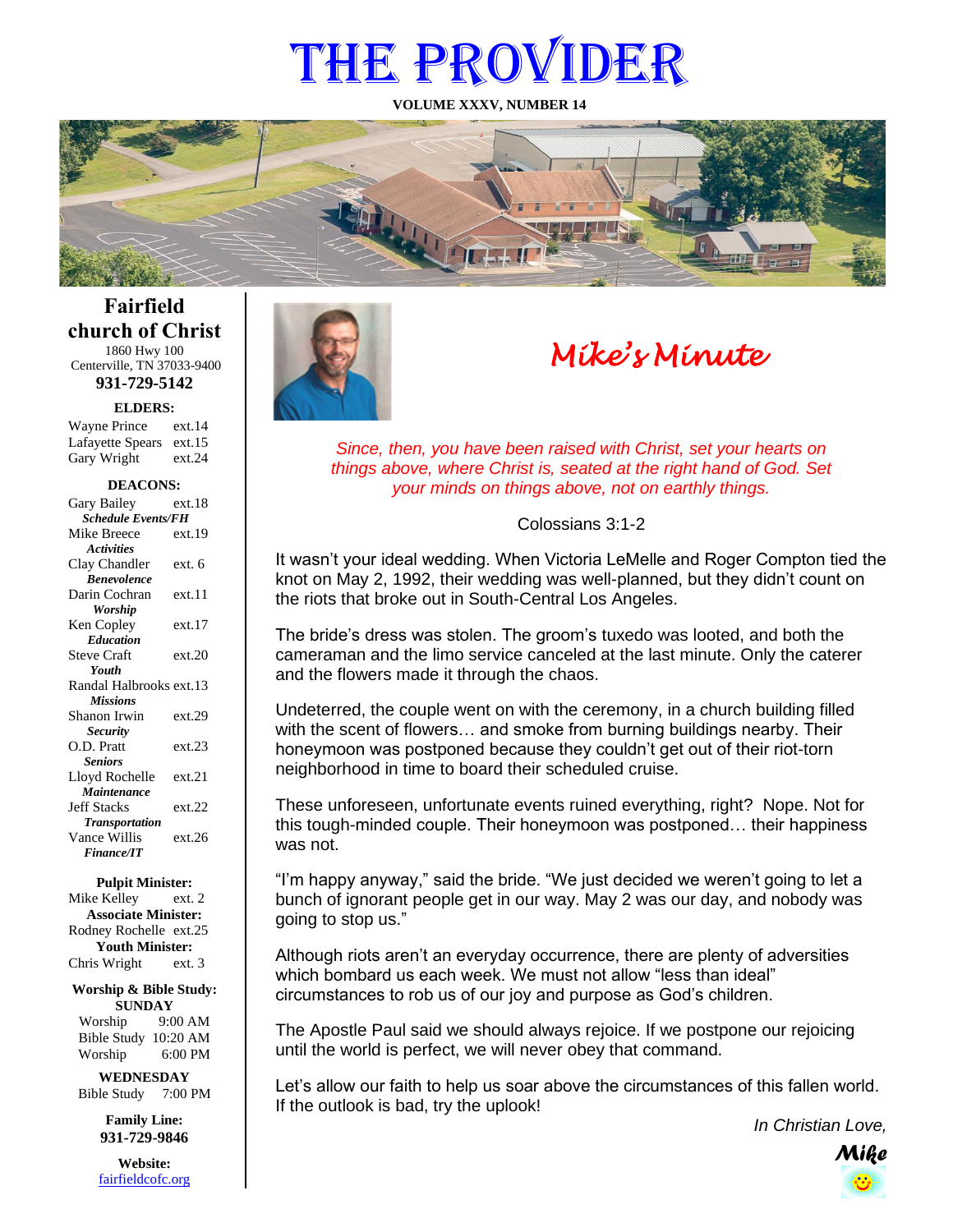

There will be a bridal shower for **Allison Cook & James Jett** on Sunday from 2 - 4 pm in the fellowship hall. They are registered at Amazon.com.

Men to Serve and Van Driver sheets for April are in both foyers. Please pick one up.

**Boyce Cannon** came forward Wednesday night for prayers to help him deal with every day issues.



Thank you so much for the prayers and kind words during Dad's treatments and illness. Thank you so much for the beautiful wind chimes. They will be a reminder of Dad whenever I hear them.

> In Christian Love, **Penny Creech**

The family of **Ronald Loveless: wife Sue, Penny, Cameron & Sam Creech, Vickie, Larry, Christopher & Elizabeth Gordon**.



Sympathy is extended to the family of **Virginia Scroggins**, the sister of **Charlene Breece**. Her funeral was Thursday.

**filem** Sympathy is also extended to the family of **Brownie Mayberry**. She was the aunt of **Minnie Powers**. Her funeral was Thursday.

# That's a Lot of Veins

If the human circulatory system of veins, arteries, and capillaries were laid out flat it would stretch over 100,000 miles. That would circle the earth four times! Indeed, we are "fearfully and wonderfully made" (Psalm 139:14) by God the Creator!

*BulletinDigest.com*



*Members:* Joyce Boyd, Lelia Mae Poore, Lizzie Barber, Sherry Breece, Gerry Smith (outpatient surgery Thursday), Harry Totty, Dorothy Weatherspoon, Derek Hutchings, Dewayne Victory, Marlin Lawson, June Prince, Helen Shanes, Kenneth Chandler, Barbara Chandler, Thomas Haskins, Lou Dickens, Paul & Noble Victory, James Coates & Jo Ann Totty.

*Friends & Family:* Christians, missionaries, military personal & people in the Ukraine, Greg McCord (St. Thomas West), Alan Dickens (St. Thomas Midtown), Terry Duncan, Randy Pitman (brother of Ronny-Dickson Rehab), Francis Qualls (St. Thomas Midtown Rehab), Grant Edwards-grandson of Curtis & Barbara Edwards-recovering), Bobby McCoy (father of Tony), Gus Gilreath, Wilma Green, Willie Taylor (cancer), Everett Kelly (St. Thomas West), Vickie Halbrooks (home), Ray Weatherspoon (Select Specialty Hospital Rehab), Kevin Chandler, Denny Quillen (hospital in Nashville), Jo James, Lucille Morphis, J.B. Brown (St. Thomas West Specialty hospital), Wanda Gilliam Felts, Cody Crawford, Linda Goad, Doris & Marjorie Claud, Rebeca Mears, David Dansby, Darlene Rounsavall, Greg Zoller, Seth Williams, Elizabeth Dunn, Mike & Nancy Bradley, Kelley Wilson, Glen England, Melvin Roberson, Billie Church, Daniel Spears, Ann Spencer, Thomas Brady, Donald Brady, Rachael Bellis, Doris Elam, Neil Jobe, Donna Gaspard, Evan Boyd, Roman Surra, Rita Stacks, McKinley Moore, Jimmy Jenkins, Ruby Church, Carolyn Nash, Kathy Swinford Coleman, Grayson Gunter, Jimmy George & William Dale Nash.

*Life Care:* Anthony Stacks, Sue Edney, Hester **Moss** 

*St. Thomas Hickman Nursing Home:* Barbara Beard, Naomi Bailey

*Olive Branch Senior Living, Dickson:* Martha Page

# FOR THE RECORD

 **WEEK OF March 27, 2022 MORNING WORSHIP 198 CONTRIBUTION: \$5493 2022 WEEKLY BUDGET \$4167**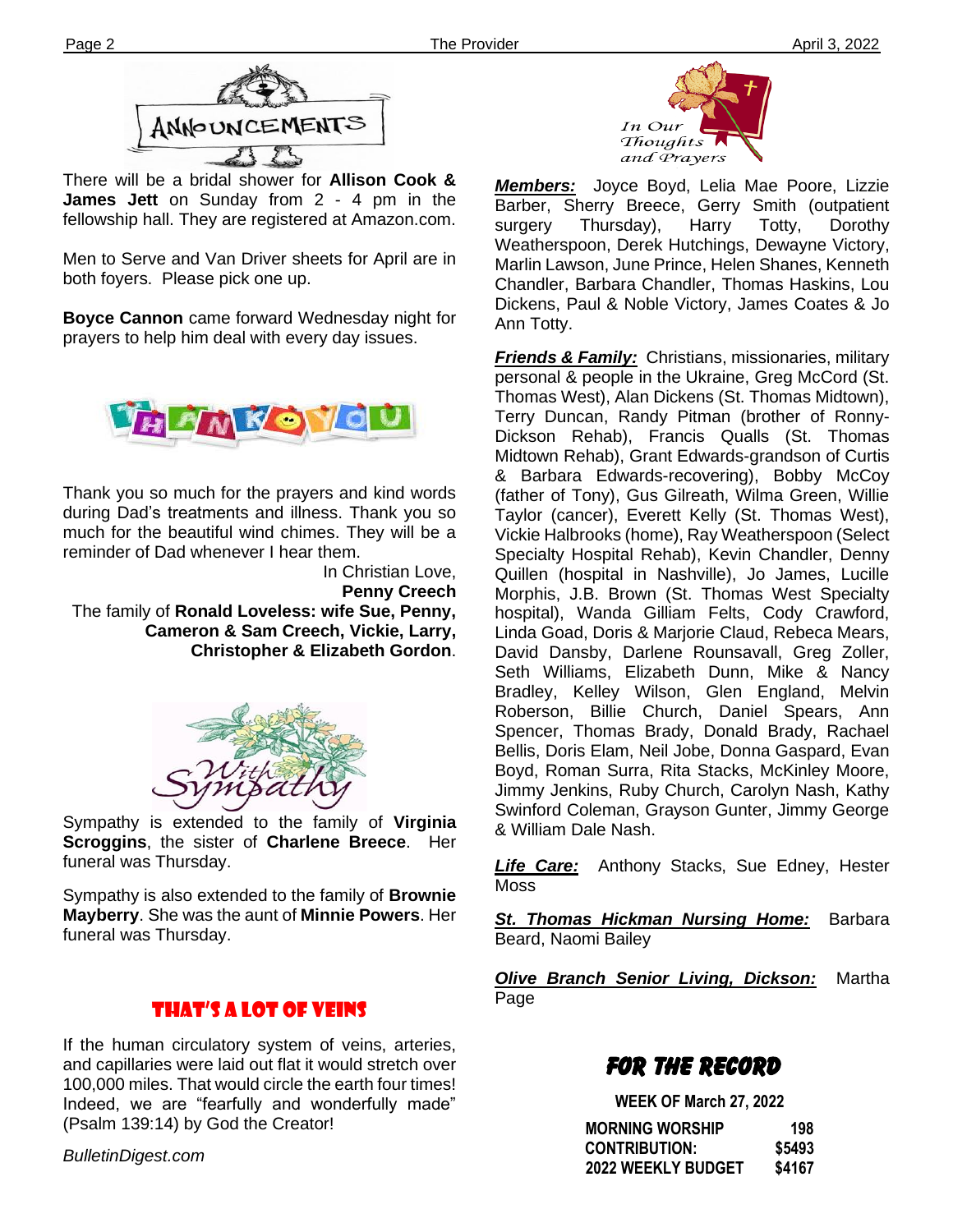

#### **Center Fielders News** "The Reminder of Chimes"

 The last few days have been very windy and our wind chimes on our back patio have been putting in some overtime work. Most people enjoy the sound of wind chimes or even the chiming of a grandfather clock. Automobile manufacturers have noticed that people like chimes and have used them to remind us to fasten our seatbelts. These soft sounding chimes sometimes become irritating when we ignore them though. Then to avoid the annoyance of the chimes, we buckle up. In the event of an accident, the seatbelt will do its job regardless of why we buckled it. So here is the question: Does it matter why we do what we do, as long as we do the right thing?

 God's Word plainly states that right forms of worship combined with wrong thinking and living are unacceptable. The New Testament gives us numerous examples of this truth. In Matthew 6:1-8, Jesus tells us that prayer is the right thing to do, but if the prayer we pray is motivated by a desire to be seen by men, then it's wrong. Romans 13 instructs us to obey the laws of the land not only because of possible punishment, but because of conscience. Ephesians 6 commands us to do the will of God from the heart. Ephesians 5 clarifies that our singing is to spring from a melody in our hearts. First Corinthians 13 also gives a list of heroic and selfless acts that profit nothing if they are not motivated by love.

 So, it truly does matter why we do what we do, even if we are doing the right thing. The sound of chimes might even remind of that from time to time.

*Obey God and watch Him work,*

# *Rodney*



- **Apr 5**  Middle/HS devo, 6:30-8:30 @ the FH
- **Apr 10** Puppet show, during evening service, in Lift-Off
- **Apr 17** Easter Egg Hunt, immediately following Sunday School. We will need candy filled eggs for the kids to hunt and volunteers to help hide eggs and help with the hunt.
- **Apr 19**  Middle/HS devo, 6:30-8:30 in the FH
- Apr 24 3<sup>rd</sup>-5<sup>th</sup> grade devo, during evening service @ FH

# MEN TO SERVE April 3

## **SUNDAY MORNING:**

**Song Leader:** Darin Cochran  **Opening Prayer:** Jerrie W Barber **Scripture Reading:** Zack Harvill  **Scripture: Psalm 111:1-3 Preside Lord's Supper:** Kenneth Jett  **Alternates:** Skyler Irvin, Bobby McCoy  **Announcements:** Darin Cochran  **Closing Prayer:** Norman George **Van Driver:** Jeff Stacks 931-994-7631

# **SUNDAY EVENING:**

**Announcements:** Mike Batts **Scripture Reading:** Gerry Hinson  **Scripture: Matthew 15:29-31 Song Leader:** Steve Baker **Opening Prayer:** Wayne Prince **Lord's Supper:** Adam Jude, Gary Basford **Closing Prayer:** Bobby McCoy **Van Driver:** Jeff Stacks 931-994-7631

# **WEDNESDAY NIGHT:**

**Announcements:** Mike Batts **Song Leader:** Bobby McCoy **Opening Prayer:** Lafayette Spears **Invitation:** Mike Kelley  **Van Driver:** Chris Love 931-994-7855

Praise the Lord ! I will give thanks to the Lord with all my heart, In the company of the upright and in the assembly. Great are the works of the Lord; They are studied by all who delight in them. Splendid and majestic is His work, And His righteousness endures forever.

٠,

Psalms 111:1-3